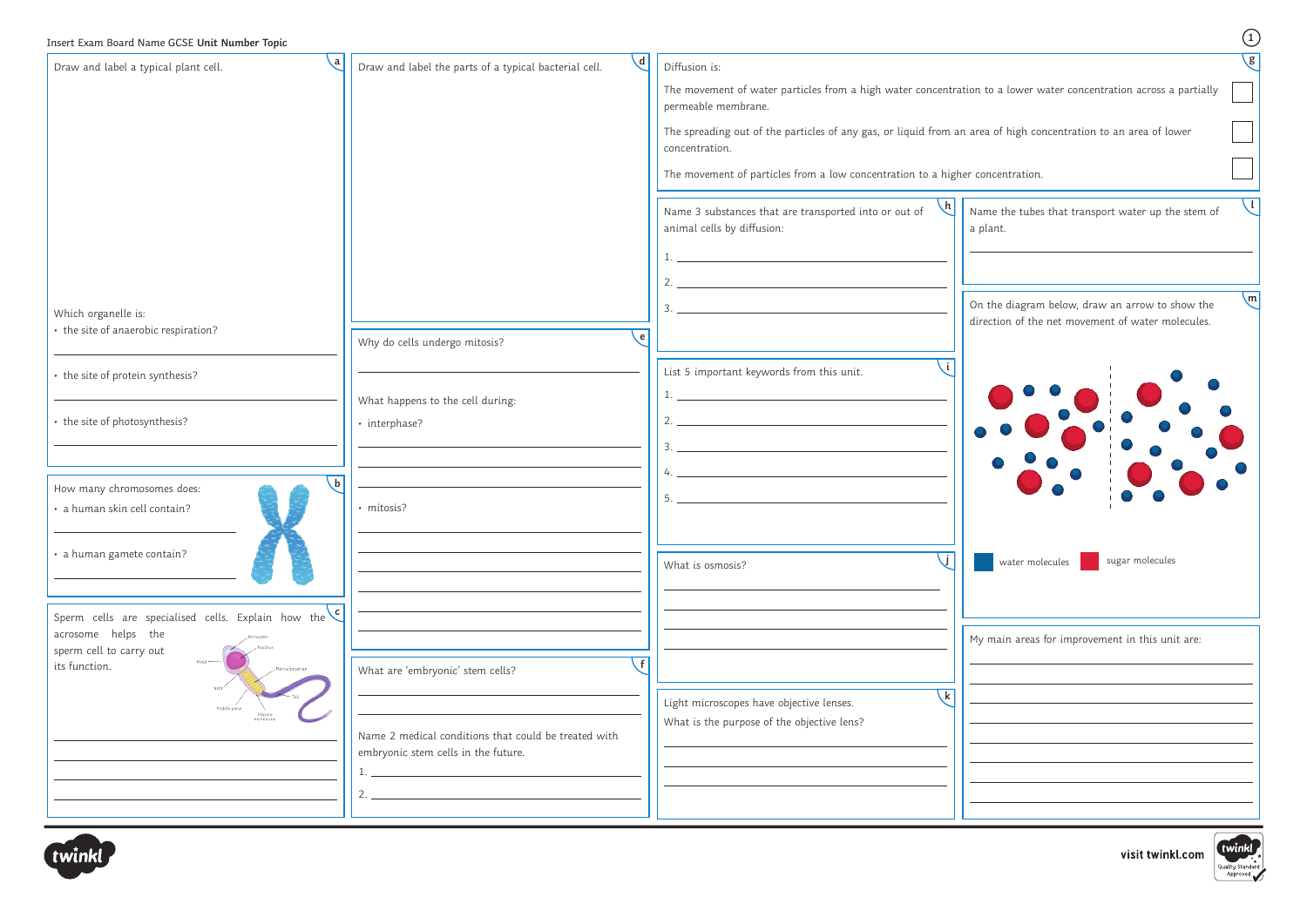| $\mathbf{a}$<br>Draw and label a typical animal cell.                                                                      | A bacterium can divide once every 20 minutes. A piece<br>of chicken was contaminated with 5 bacteria; how many<br>bacteria will there be on the chicken after 3 hours? | $\mathbf{g}$<br>Where in the body are adult stem cells found and how do they differ from embryonic stem cells? |                                                                                               |
|----------------------------------------------------------------------------------------------------------------------------|------------------------------------------------------------------------------------------------------------------------------------------------------------------------|----------------------------------------------------------------------------------------------------------------|-----------------------------------------------------------------------------------------------|
|                                                                                                                            |                                                                                                                                                                        | The unit 'centimetres' is written as 'cm'. What do each<br>of the following units represent?                   | Write each of the following numbers in standard form.                                         |
|                                                                                                                            | $\epsilon$                                                                                                                                                             |                                                                                                                |                                                                                               |
| Which organelle is:<br>• the site of aerobic respiration?                                                                  | Describe how active transport is used by:<br>• plants                                                                                                                  |                                                                                                                | $\mathbf{m}$<br>Which has a bigger 'surface area to volume' ratio, an<br>elephant or a mouse? |
| · controls the movement of substances in and out of the cell?<br>· contains the genetic information?                       |                                                                                                                                                                        | Plants can be cloned from meristem cells.<br>Give two advantages of cloning plants.                            | $\binom{n}{k}$<br>What is the equation for calculating the magnification<br>of an image?      |
| An elephant sperm cell contains 28 chromosomes. b<br>How many chromosomes would be in an elephant:                         | · animals                                                                                                                                                              |                                                                                                                | $\sqrt{\circ}$<br>Why do some people object to embryonic stem cell<br>research?               |
| · liver cell?<br>• ovum?                                                                                                   |                                                                                                                                                                        | Electron microscopes have better resolution than light $\vee$<br>microscopes. What does 'resolution' mean?     |                                                                                               |
| Root hair cells are specialised cells. Describe how the $\zeta$<br>root hair cell is adapted<br>to carry out its function. | Describe 3 ways that exchange surfaces are adapted to $\left\{ \right.$<br>their function.                                                                             |                                                                                                                | $\sqrt{p}$<br>How do prokaryotic cells differ from eukaryotic cells?                          |
| $\bullet$                                                                                                                  |                                                                                                                                                                        | State 2 factors that affect the rate of diffusion.                                                             | My main areas for improvement in this unit are:                                               |



Quality Standard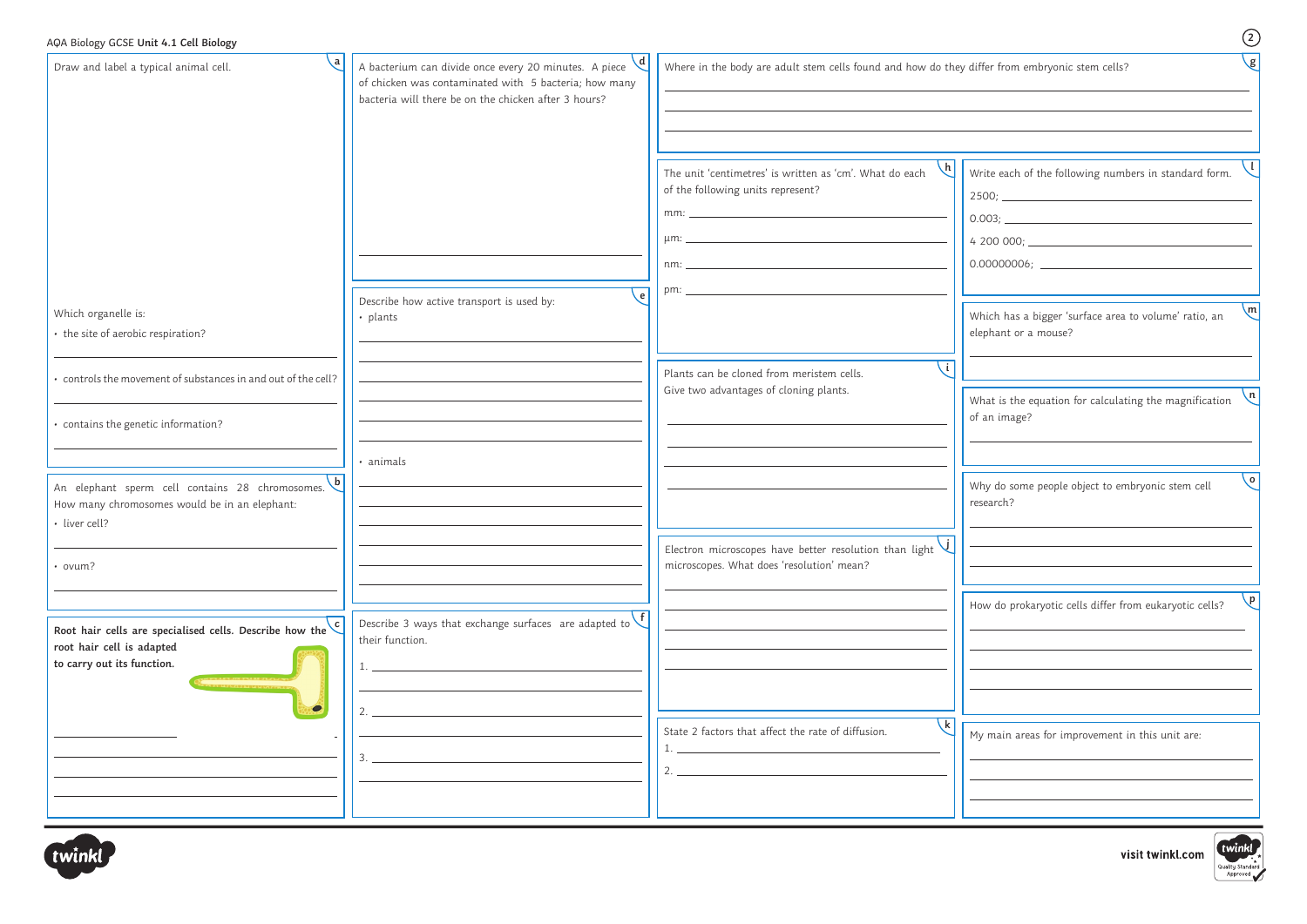